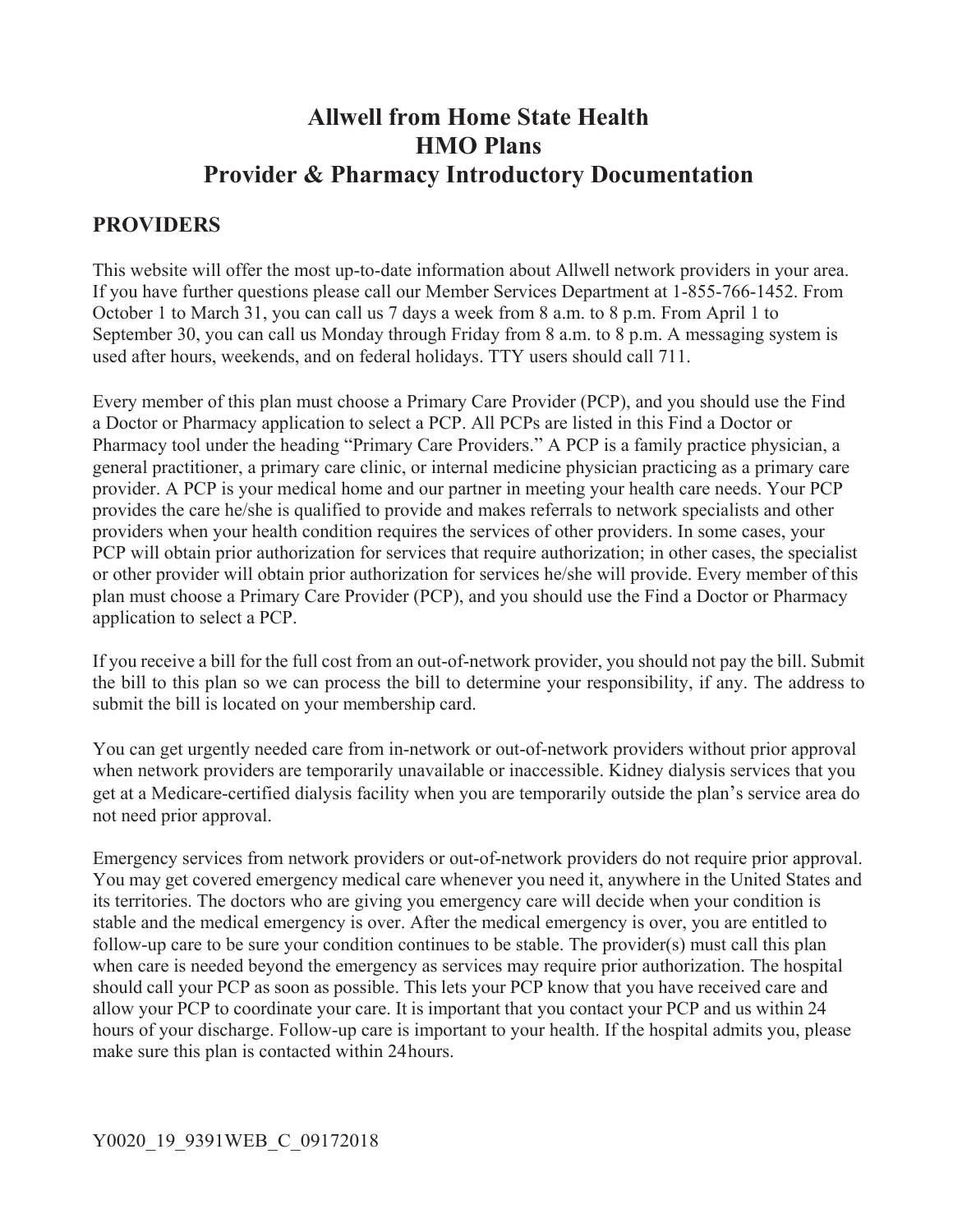### **What is the service area for Allwell from Home State Health?**

The counties in our service area are listed below.

**Allwell Medicare:** Barry, Cass, Christian, Clay, Crawford, Dade, Dallas, Douglas, Franklin, Greene, Jackson, Jasper, Jefferson, Laclede, Lawrence, Lincoln, McDonald, Newton, Platte, Polk, St. Charles, St. Louis, St. Louis City, Stone, Taney, Warren, Washington, Webster and Wright

**Allwell Medicare Boost:** Barry, Cass, Christian, Clay, Crawford, Dade, Dallas, Douglas, Franklin, Greene, Jackson, Jasper, Jefferson, Laclede, Lawrence, Lincoln, McDonald, Newton, Platte, Polk, St. Charles, St. Louis, St. Louis City, Stone, Taney, Warren, Washington, Webster and Wright

**Allwell Medicare Complement:** Barry, Cass, Christian, Clay, Crawford, Dade, Dallas, Douglas, Franklin, Greene, Jackson, Jasper, Jefferson, Laclede, Lawrence, Lincoln, McDonald, Newton, Platte, Polk, St. Charles, St. Louis, St. Louis City, Stone, Taney, Warren, Washington, Webster and Wright

### **How do you find Allwell from Home State Health providers in your area?**

The Find a Doctor or Pharmacy application is organized by provider type, county, and city. Look for the type of provider first (for example, PCP, cardiologist, etc.), then look for your county and city to find a provider close to your home.

If you have questions about Allwell or require assistance in selecting a PCP, please call our Member Services Department at 1-855-766-1452. From October 1 to March 31, you can call us 7 days a week from 8 a.m. to 8 p.m. From April 1 to September 30, you can call us Monday through Friday from 8 a.m. to 8 p.m. A messaging system is used after hours, weekends, and on federal holidays. TTY users should call 711.

#### **PHARMACY**

To get a complete description of your prescription coverage, including how to fill your prescriptions, please review the *Evidence of Coverage* and Allwell's formulary.

We call the pharmacies on this list our "network pharmacies" because we have made arrangements with them to provide prescription drugs to Plan members. In most cases, your prescriptions are covered under Allwell only if they are filled at a network pharmacy or through our mail order pharmacy service. Once you go to one pharmacy, you are not required to continue going to the same pharmacy to fill your prescription but can switch to any other of our network pharmacies. We will fill prescriptions at nonnetwork pharmacies under certain circumstances as described in our *Evidence of Coverage*.

The website will offer the most up-to-date list of pharmacies. You may also call Member Services for updated Pharmacy information.

You can get prescription drugs shipped to your home through our network mail order delivery service. For more information, please contact us at the number below.